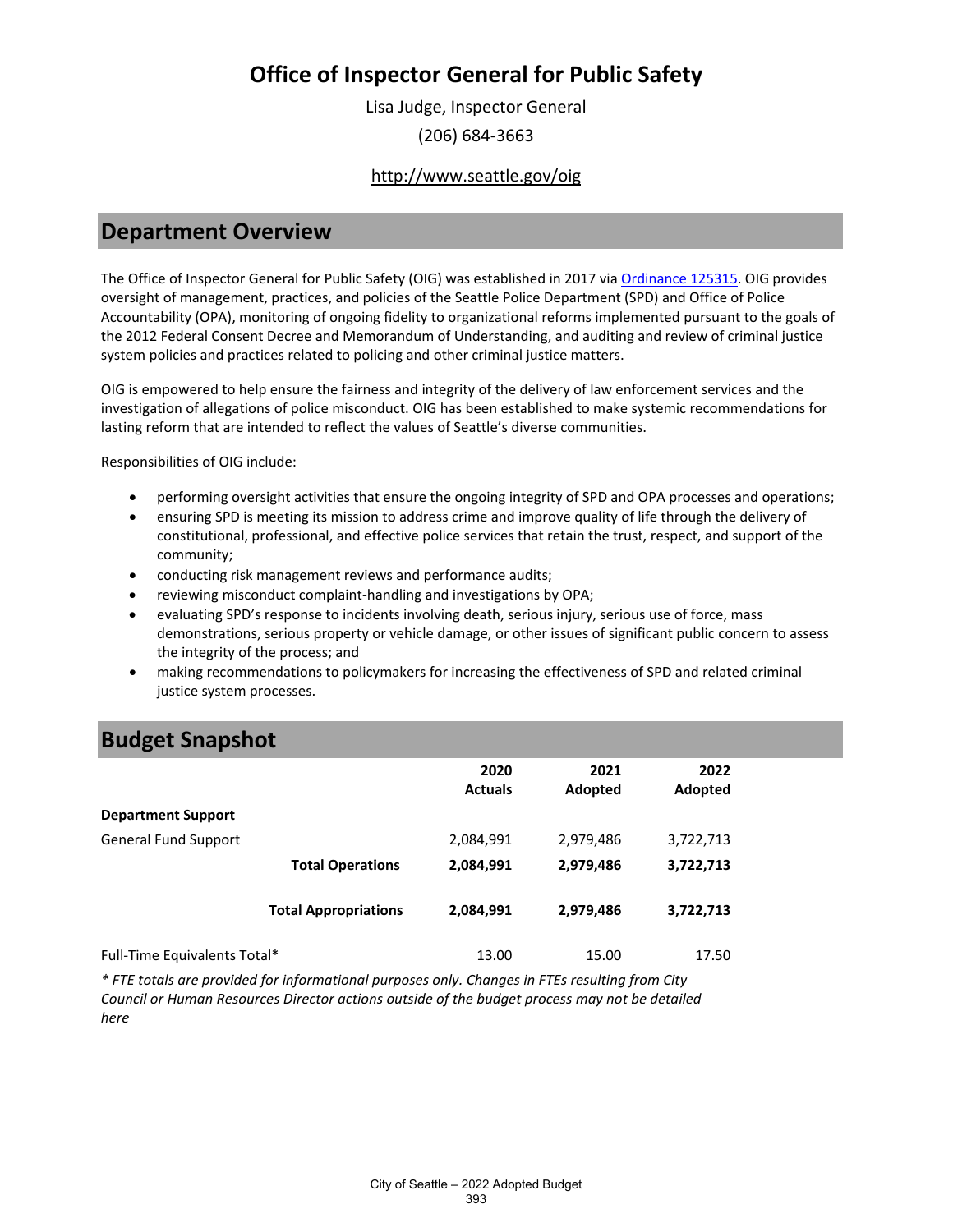### **Budget Overview**

The Office of Inspector General (OIG) 2022 Adopted Budget adds a position and consultant funding to begin surveillance reviews of technologies that have been approved by City Council per the Seattle Municipal Code Chapter 14.18. Position authority and funding for one investigator position is also added to increase the capacity of the investigation unit. The budget is also adjusted for minor Citywide technical changes which are described below.

#### **City Council Changes to the Proposed Budget**

Council added funding and staffing to handle public disclosure requests (PDR) related to police audits and review work. Public disclosure workload has increased and now warrants the addition of staff to meet requests in a timely manner.

| <b>Incremental Budget Changes</b>                    |                |            |
|------------------------------------------------------|----------------|------------|
| <b>Office of Inspector General for Public Safety</b> |                |            |
|                                                      | <b>Dollars</b> | <b>FTE</b> |
| 2021 Adopted Budget                                  | 2,979,486      | 15.00      |
| <b>Baseline</b>                                      |                |            |
| Citywide Adjustments for Standard Cost Changes       | 46,503         |            |
| Final Position Determination of 2021 Position        | 14,704         |            |
| <b>Proposed Operating</b>                            |                |            |
| <b>Staffing Surveillance Ordinance Requirements</b>  | 383,679        | 1.00       |
| Additional Investigator for OPA Oversight            | 161,701        | 1.00       |
| <b>Proposed Technical</b>                            |                |            |
| <b>Baseline Adjustments for Personnel Costs</b>      | 50,640         |            |
| Council                                              |                |            |
| Add Staffing and Funding for Public Disclosure Work  | 86,000         | 0.50       |
| <b>Total Incremental Changes</b>                     | \$743,227      | 2.50       |
| <b>Total 2022 Adopted Budget</b>                     | \$3,722,713    | 17.50      |

#### **Description of Incremental Budget Changes**

|                                                                                                                                                                                                                                       | <b>Baseline</b> |  |
|---------------------------------------------------------------------------------------------------------------------------------------------------------------------------------------------------------------------------------------|-----------------|--|
| <b>Citywide Adjustments for Standard Cost Changes</b>                                                                                                                                                                                 |                 |  |
| Expenditures                                                                                                                                                                                                                          | \$46,503        |  |
| Citywide technical adjustments made in the baseline phase reflect changes to internal services costs, including rates<br>from the Department of Finance & Administrative Services, Seattle Information Technology Department, Seattle |                 |  |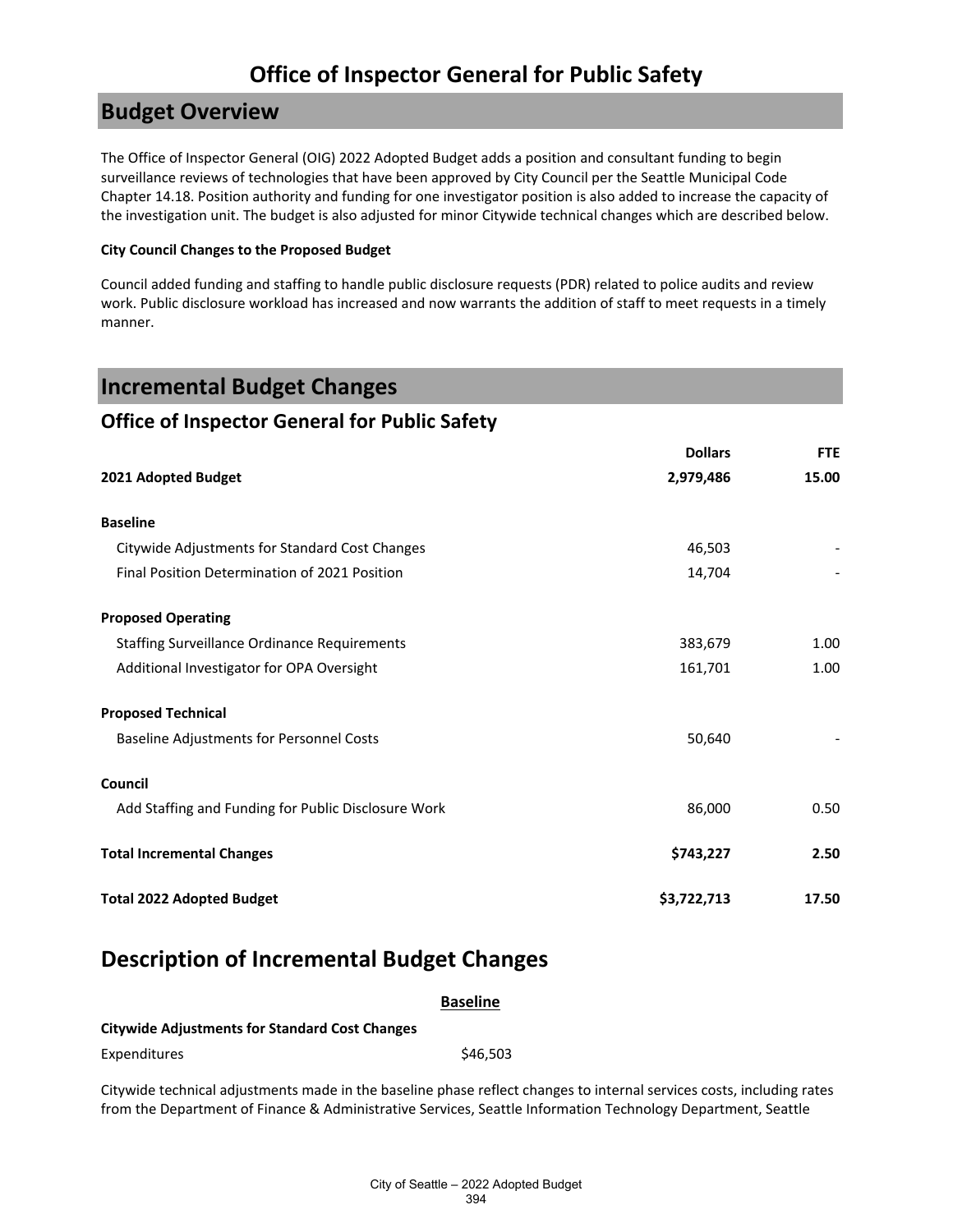Department of Human Resources, and for healthcare, retirement and industrial insurance charges for the department. These adjustments reflect initial assumptions about these costs and inflators early in the budget process.

|  |  | <b>Final Position Determination of 2021 Position</b> |
|--|--|------------------------------------------------------|
|--|--|------------------------------------------------------|

| Expenditures | \$14,704 |
|--------------|----------|
|--------------|----------|

This item represents the difference in the final classification determination of a 2021 Adopted Budget position. The determination was higher than the funding in the 2021 Adopted Budget.

|                                                     | <b>Proposed Operating</b> |  |  |
|-----------------------------------------------------|---------------------------|--|--|
| <b>Staffing Surveillance Ordinance Requirements</b> |                           |  |  |
| Expenditures                                        | \$383.679                 |  |  |
| <b>Position Allocation</b>                          | 1.00                      |  |  |

Under the surveillance ordinance (SMC Chapter 14.18), the Office of Inspector General (OIG) and Office of City Auditor (OCA) are required to complete annual surveillance usage reviews of technologies that have been approved by City Council. OIG is charged with reviewing Seattle Police Department technologies and OCA handles those of other City departments. The review includes but is not limited to assessment of how surveillance technology is used, including its frequency and usage patterns over time; data management protocol effectiveness; and how deployment of surveillance technologies impacted or could impact civil liberties or have disproportionate racial impacts and how these concerns are being mitigated. This change adds funding and position authority for one senior public safety auditor (Strategic Advisor 2) and \$200,000 in ongoing consulting dollars to allow OIG to meet the requirements of Chapter 14.18 without compromising other significant departmental priorities.

| Additional Investigator for OPA Oversight |  |
|-------------------------------------------|--|
|-------------------------------------------|--|

| Expenditures               | \$161,701 |
|----------------------------|-----------|
| <b>Position Allocation</b> | 1.00      |

This change provides position authority and funding for one Strategic Advisor 1 position to work as an Audit and Investigations Specialist. This position will improve the OIG ability to meet the Office of Professional Accountability (OPA) oversight requirements as outlined in Ordinance 125315.

|                                                                                                                                                                                                                           | <b>Proposed Technical</b> |  |
|---------------------------------------------------------------------------------------------------------------------------------------------------------------------------------------------------------------------------|---------------------------|--|
| <b>Baseline Adjustments for Personnel Costs</b>                                                                                                                                                                           |                           |  |
| Expenditures                                                                                                                                                                                                              | \$50,640                  |  |
| This centrally administered change adjusts appropriations to restore the annual wage increase for non-represented<br>Executives, Managers and Strategic Advisors, which was forgone in 2021 due to financial constraints. |                           |  |
|                                                                                                                                                                                                                           | Council                   |  |
| Add Staffing and Funding for Public Disclosure Work                                                                                                                                                                       |                           |  |
| Expenditures                                                                                                                                                                                                              | \$86,000                  |  |
| <b>Position Allocation</b>                                                                                                                                                                                                | 0.50                      |  |

This Council action adds \$86,000 and 0.5 FTE Strategic Advisor 1 position beginning on January 1, 2022, to the Office of the Inspector General for Public Safety (OIG) to fulfill public disclosure requests (PDR) related to police audit and review work. OIG has unique and time intensive public records responsibilities including: (1) analysis of public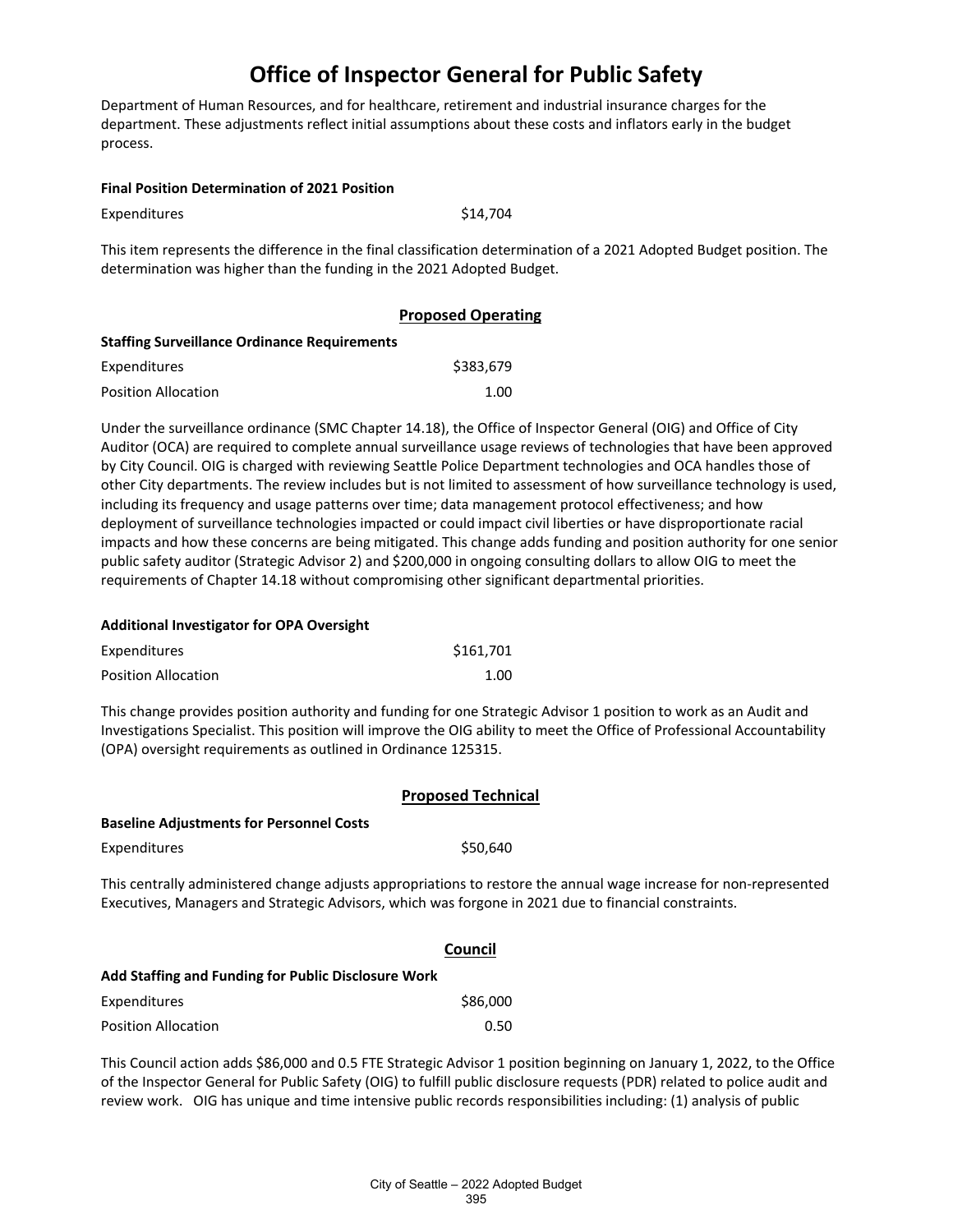disclosure requests consistent with collective bargaining agreements; and (2) use of video redaction tools. Public disclosure workload has increased and now warrants the addition of staff to meet requests in a timely manner.

# **Expenditure Overview**

| <b>Appropriations</b>                                            | 2020<br><b>Actuals</b> | 2021<br>Adopted | 2022<br>Adopted |
|------------------------------------------------------------------|------------------------|-----------------|-----------------|
| OIG - BO-IG-1000 - Office of Inspector General for Public Safety |                        |                 |                 |
| 00100 - General Fund                                             | 2,084,991              | 2,979,486       | 3,722,713       |
| Total for BSL: BO-IG-1000                                        | 2,084,991              | 2,979,486       | 3,722,713       |
| <b>Department Total</b>                                          | 2,084,991              | 2,979,486       | 3,722,713       |
| Department Full-Time Equivalents Total*                          | 13.00                  | 15.00           | 17.50           |

*\* FTE totals are provided for informational purposes only. Changes in FTEs resulting from City Council or Human Resources Director actions outside of the budget process may not be detailed here*

## **Budget Summary by Fund Office of Inspector General for Public Safety**

|                              | 2020<br><b>Actuals</b> | 2021<br>Adopted | 2022<br>Adopted |
|------------------------------|------------------------|-----------------|-----------------|
| 00100 - General Fund         | 2.084.991              | 2.979.486       | 3.722.713       |
| <b>Budget Totals for OIG</b> | 2,084,991              | 2,979,486       | 3,722,713       |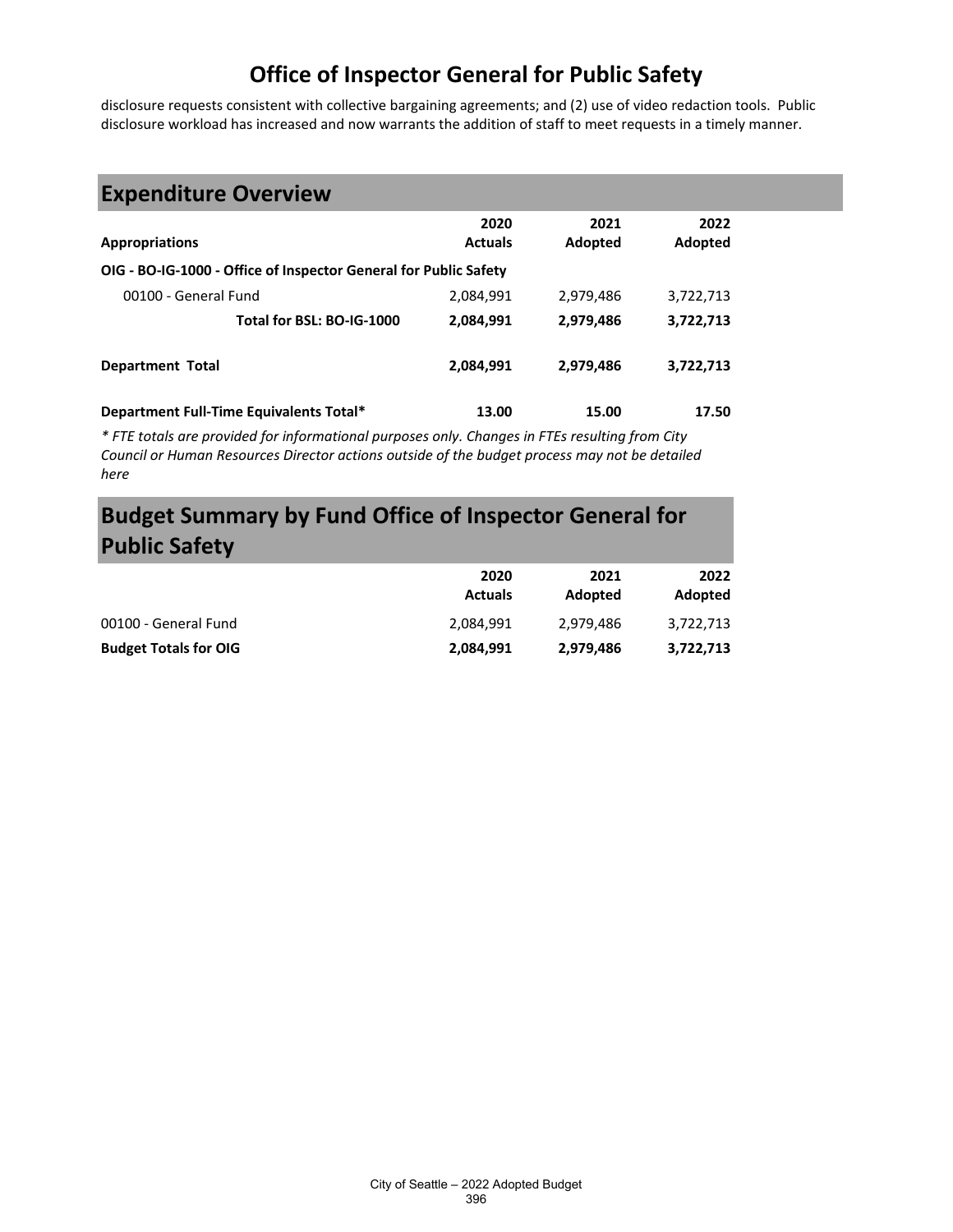### **Appropriations by Budget Summary Level and Program**

#### **OIG - BO-IG-1000 - Office of Inspector General for Public Safety**

The purpose of the Office of Inspector General for Public Safety Budget Summary Level is to provide civilian oversight of management and operations of the Seattle Police Department (SPD) and Office of Police Accountability (OPA) as well as civilian review of criminal justice system operations and practices that involve SPD or OPA.

| <b>Program Expenditures</b>         | 2020<br><b>Actuals</b> | 2021<br>Adopted | 2022<br>Adopted |
|-------------------------------------|------------------------|-----------------|-----------------|
| Inspector General for Public Safety | 2,084,991              | 2,979,486       | 3,722,713       |
| Total                               | 2,084,991              | 2,979,486       | 3,722,713       |
| Full-time Equivalents Total*        | 13.00                  | 15.00           | 17.50           |

*\*FTE totals are provided for informational purposes only. Changes in FTEs resulting from City Council or Human Resources Director actions outside of the budget process may not be detailed here*